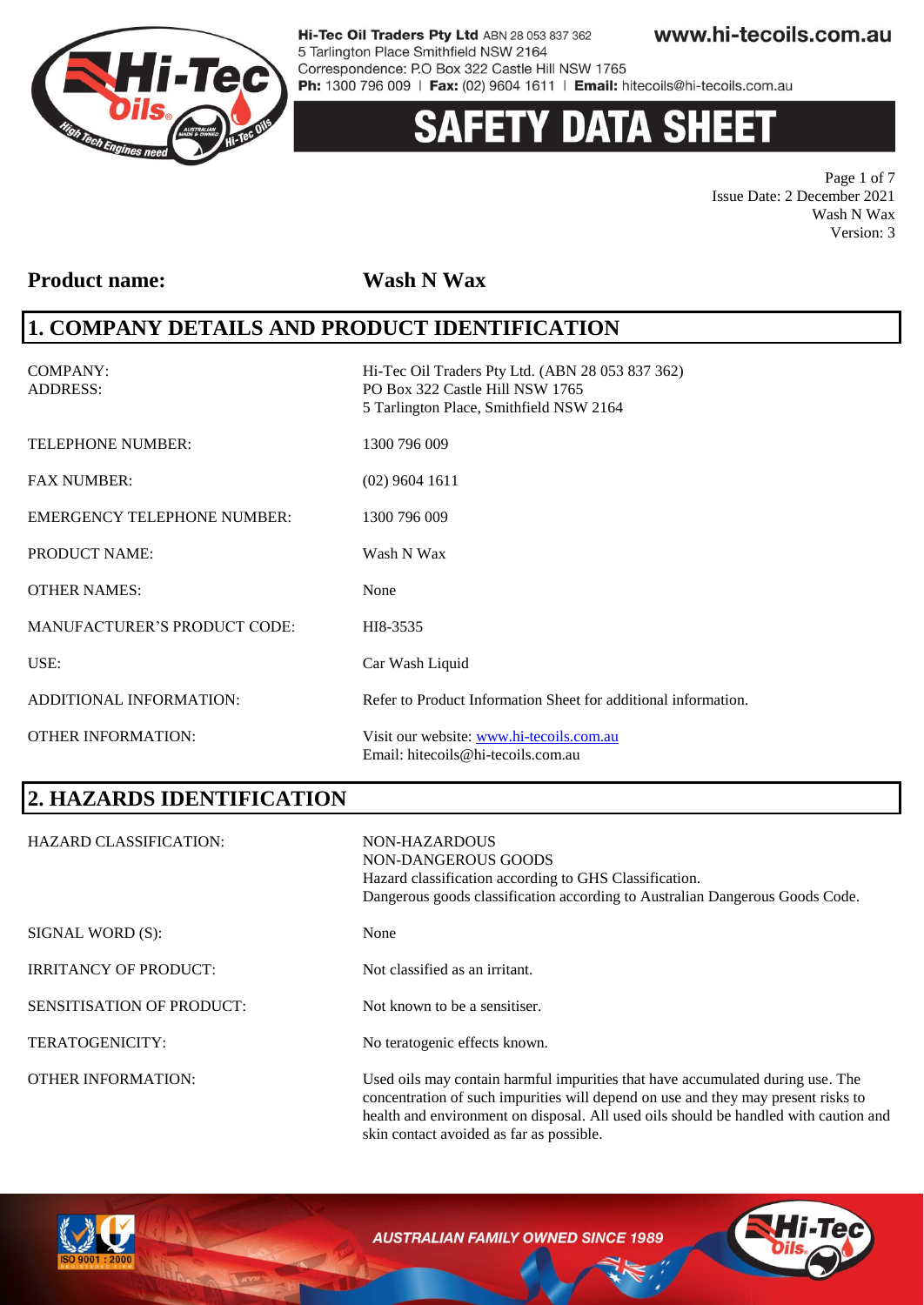

# **DATA SH**

Page 2 of 7 Issue Date: 2 December 2021 Wash N Wax Version: 3

### **3. IDENTIFICATION / COMPOSITION OF INGREDIENTS**

| Ingredients                     | CAS No    | Conc.%  | $TWA$ (mg/m3) | $STEL$ (mg/m3) |
|---------------------------------|-----------|---------|---------------|----------------|
| Non hazardous detergents        | various   | 10-30   | not set       | not set        |
| Other non hazardous ingredients | various   | $10-30$ | not set       | not set        |
| Water                           | 7732-18-5 | to 100  | not set       | not set        |

This is a commercial product whose exact ratio of components may vary slightly. Minor quantities of other non hazardous ingredients are also possible.

The TWA exposure value is the average airborne concentration of a particular substance when calculated over a normal 8 hour working day for a 5 day working week. The STEL (Short Term Exposure Limit) is an exposure value that should not be exceeded for more than 15 minutes and should not be repeated for more than 4 times per day. There should be at least 60 minutes between successive exposures at the STEL. The term "peak "is used when the TWA limit, because of the rapid action of the substance, should never be exceeded, even briefly.

## **4. FIRST AID MEASURES**

| <b>GENERAL INFORMATION:</b> | You should call The Poisons Information Centre if you feel that you may have been poisoned, burned<br>or irritated by this product. The number is 13 11 26 from anywhere in Australia (0800 764 766 in New<br>Zealand) and is available at all times. Have this SDS with you when you call. |
|-----------------------------|---------------------------------------------------------------------------------------------------------------------------------------------------------------------------------------------------------------------------------------------------------------------------------------------|
| <b>INHALATION:</b>          | First aid is not generally required. If in doubt, contact a Poisons Information Centre or a doctor.                                                                                                                                                                                         |
| <b>SKIN CONTACT:</b>        | Irritation is unlikely. However, if irritation does occur, flush with lukewarm, gently flowing water for 5<br>minutes or until chemical is removed.                                                                                                                                         |
| EYE CONTACT:                | Immediately flush the contaminated eye(s) with lukewarm, gently flowing water for 5 minutes or until<br>the product is removed, while holding the eyelid(s) open. Obtain medical advice immediately if<br>irritation occurs. Take special care if exposed person is wearing contact lenses. |
| <b>INGESTION:</b>           | If product is swallowed or gets in mouth, wash mouth with water and give some water to drink. If<br>symptoms develop, or if in doubt contact a Poisons Information Centre or a doctor.                                                                                                      |

#### **5. FIRE FIGHTING MEASURES**

| FIRE AND EXPLOSION HAZARDS: | The major hazard in fires is usually inhalation of heated and toxic or oxygen<br>deficient (or both), fire gases. There is no risk of an explosion from this product under normal<br>circumstances if it is involved in a fire.<br>This product is likely to decompose only after heating to dryness, followed by further strong<br>heating.<br>Fire decomposition products from this product may be toxic if inhaled. Take appropriate<br>protective measures. |
|-----------------------------|-----------------------------------------------------------------------------------------------------------------------------------------------------------------------------------------------------------------------------------------------------------------------------------------------------------------------------------------------------------------------------------------------------------------------------------------------------------------|
| <b>EXTINGUISHING MEDIA:</b> | Not combustible. Use extinguishing media suited to burning materials.                                                                                                                                                                                                                                                                                                                                                                                           |
| FIRE FIGHTING:              | If a significant quantity of this product is involved in a fire, call the fire brigade.                                                                                                                                                                                                                                                                                                                                                                         |
| FLAMMABILITY CLASS:         | Does not burn.                                                                                                                                                                                                                                                                                                                                                                                                                                                  |

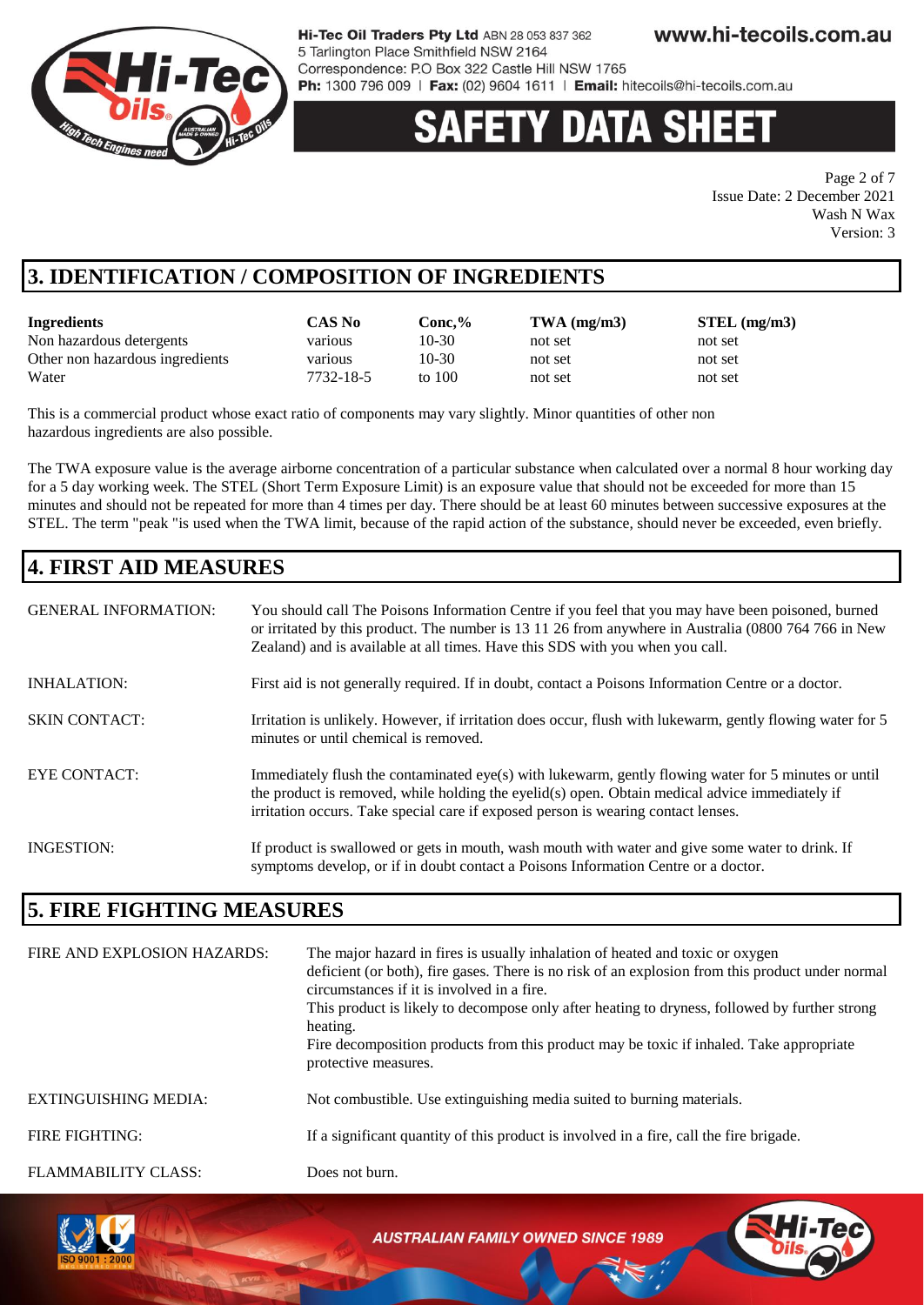

# ETY DATA SH

Page 3 of 7 Issue Date: 2 December 2021 Wash N Wax Version: 3

#### **6. ACCIDENTAL RELEASE MEASURES**

ACCIDENTAL RELEASE: Minor spills do not normally need any special cleanup measures. In the event of a major spill, prevent spillage from entering drains or water courses. As a minimum, wear overalls, goggles and gloves. Suitable materials for protective clothing include rubber, PVC. Eye/face protective equipment should comprise as a minimum, protective glasses and, preferably, goggles. If there is a significant chance that vapours or mists are likely to build up in the cleanup area, we recommend that you use a respirator. Usually, no respirator is necessary when using this product. However, if you have any doubts consult the Australian Standard mentioned below (section 8).

> Stop leak if safe to do so, and contain spill. Absorb onto sand, vermiculite or other suitable absorbent material. If spill is too large or if absorbent material is not available, try to create a dike to stop material spreading or going into drains or waterways. Sweep up and shovel or collect recoverable product into labelled containers for recycling or salvage, and dispose of promptly. Can be slippery on floors, especially when wet. Recycle containers wherever possible after careful cleaning. After spills, wash area preventing runoff from entering drains. If a significant quantity of material enters drains, advise emergency services. This material may be suitable for approved landfill. Ensure legality of disposal by consulting regulations prior to disposal. Thoroughly launder protective clothing before storage or reuse. Advise laundry of nature of contamination when sending contaminated clothing to laundry.

#### **7. HANDLING AND STORAGE**

HANDLING: Keep exposure to this product to a minimum, and minimise the quantities kept in work areas. Check Section 8 of this MSDS for details of personal protective measures, and make sure that those measures are followed.

> The measures detailed below under "Storage" should be followed during handling in order to minimise risks to persons using the product in the workplace. Also, avoid contact or contamination of product with incompatible materials listed in Section 10.

STORAGE: Make sure that the product does not come into contact with substances listed under "Incompatibilities" in Section 10. Some liquid preparations settle or separate on standing and may require stirring before use. Check packaging - there may be further storage instructions on the label.

#### **8. EXPOSURE CONTROLS / PERSONAL PROTECTION**

The following Australian Standards will provide general advice regarding safety clothing and equipment: Respiratory equipment: **AS/NZS 1715**, Protective Gloves: **AS 2161**, Occupational Protective Clothing: **AS/NZS 4501** set 2008, Industrial Eye Protection: **AS 1336** and **AS/NZS 1337**, Occupational Protective Footwear: **AS/NZS 2210**.

Exposure limits have not been established by SWA for any of the significant ingredients in this product. No special equipment is usually needed when occasionally handling small quantities. The following instructions are for bulk handling or where regular exposure in an occupational setting occurs without proper containment systems.



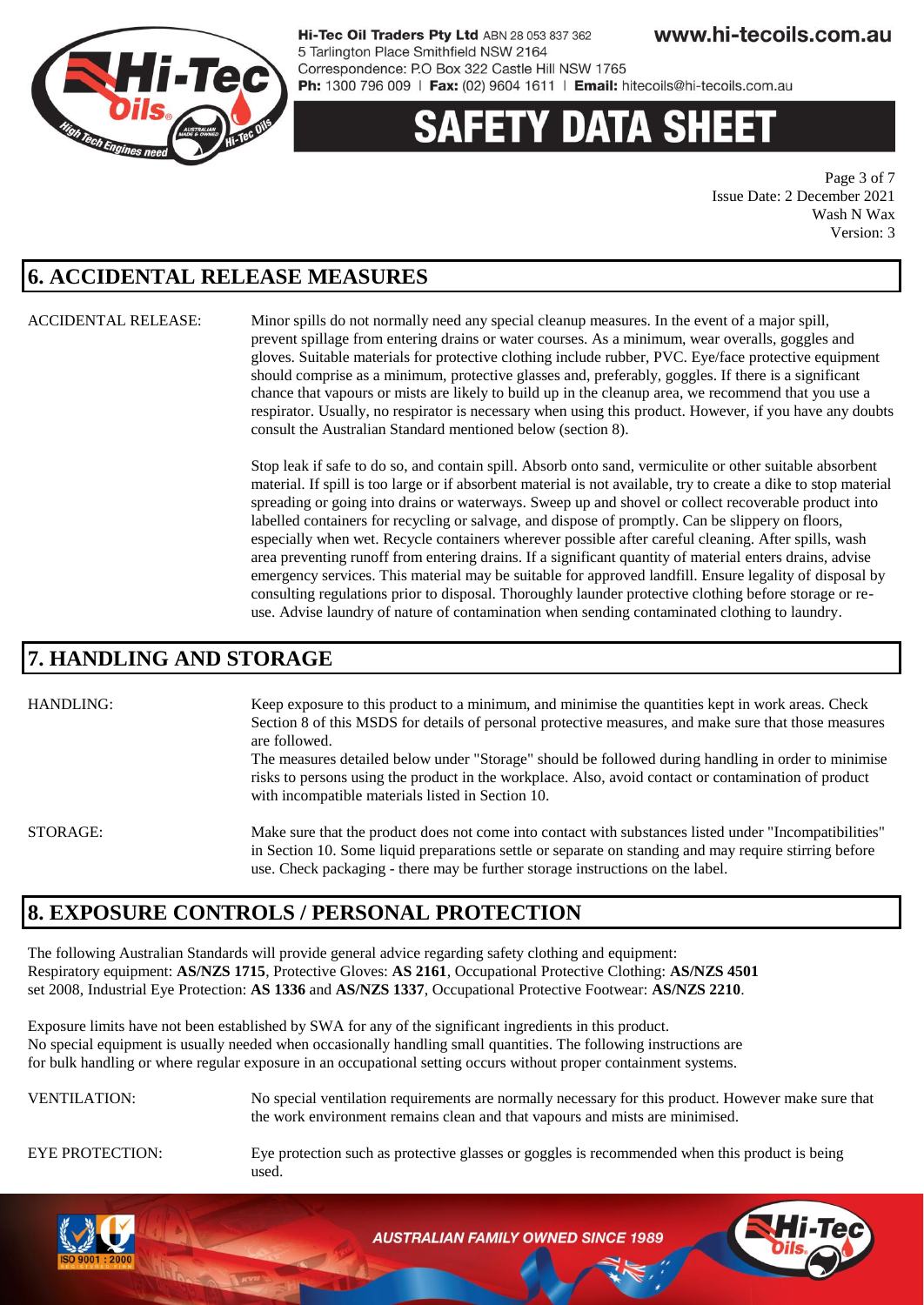

# **DATA SH**

Page 4 of 7 Issue Date: 2 December 2021 Wash N Wax Version: 3

#### **8. EXPOSURE CONTROLS / PERSONAL PROTECTION (CONT)**

| <b>SKIN PROTECTION:</b>           | The information at hand indicates that this product is not harmful and that normally no special<br>skin protection is necessary. However, we suggest that you routinely avoid contact with all<br>chemical products and that you wear suitable gloves (preferably elbow-length) when skin<br>contact is likely. |
|-----------------------------------|-----------------------------------------------------------------------------------------------------------------------------------------------------------------------------------------------------------------------------------------------------------------------------------------------------------------|
| <b>PROTECTIVE MATERIAL TYPES:</b> | We suggest that protective clothing be made from the following materials: rubber, PVC.                                                                                                                                                                                                                          |
| RESPIRATOR:                       | Usually, no respirator is necessary when using this product. However, if you have any doubts<br>consult the Australian Standard mentioned above.                                                                                                                                                                |
|                                   | Safety deluge showers should, if practical, be provided near to where this product is being<br>handled commercially                                                                                                                                                                                             |

### **9. PHYSICAL AND CHEMICAL PROPERTIES**

PHYSICAL DESCRIPTION & COLOUR: Viscous yellow liquid. Foams easily.

| ODOUR:                        | Mild odour.                               |
|-------------------------------|-------------------------------------------|
| <b>BOILING POINT:</b>         | Approximately 100°C at 100kPa.            |
| FREEZING/MELTING POINT:       | Below 0°C.                                |
| <b>VOLATILES:</b>             | Water component.                          |
| <b>VAPOUR PRESSURE:</b>       | 2.37 kPa at 20°C (water vapour pressure). |
| <b>VAPOUR DENSITY:</b>        | As for water.                             |
| SPECIFIC GRAVITY:             | No data.                                  |
| <b>WATER SOLUBILITY:</b>      | Completely soluble in water.              |
| pH:                           | 7-8 (as supplied)                         |
| VOLATILITY:                   | No data.                                  |
| <b>ODOUR THRESHOLD:</b>       | No data.                                  |
| <b>EVAPORATION RATE:</b>      | As for water.                             |
| COEFF OIL/WATER DISTRIBUTION: | No data.                                  |
| <b>FLASH POINT:</b>           | Does not burn.                            |
| UPPER FLAMMABILITY LIMIT:     | Does not burn.                            |



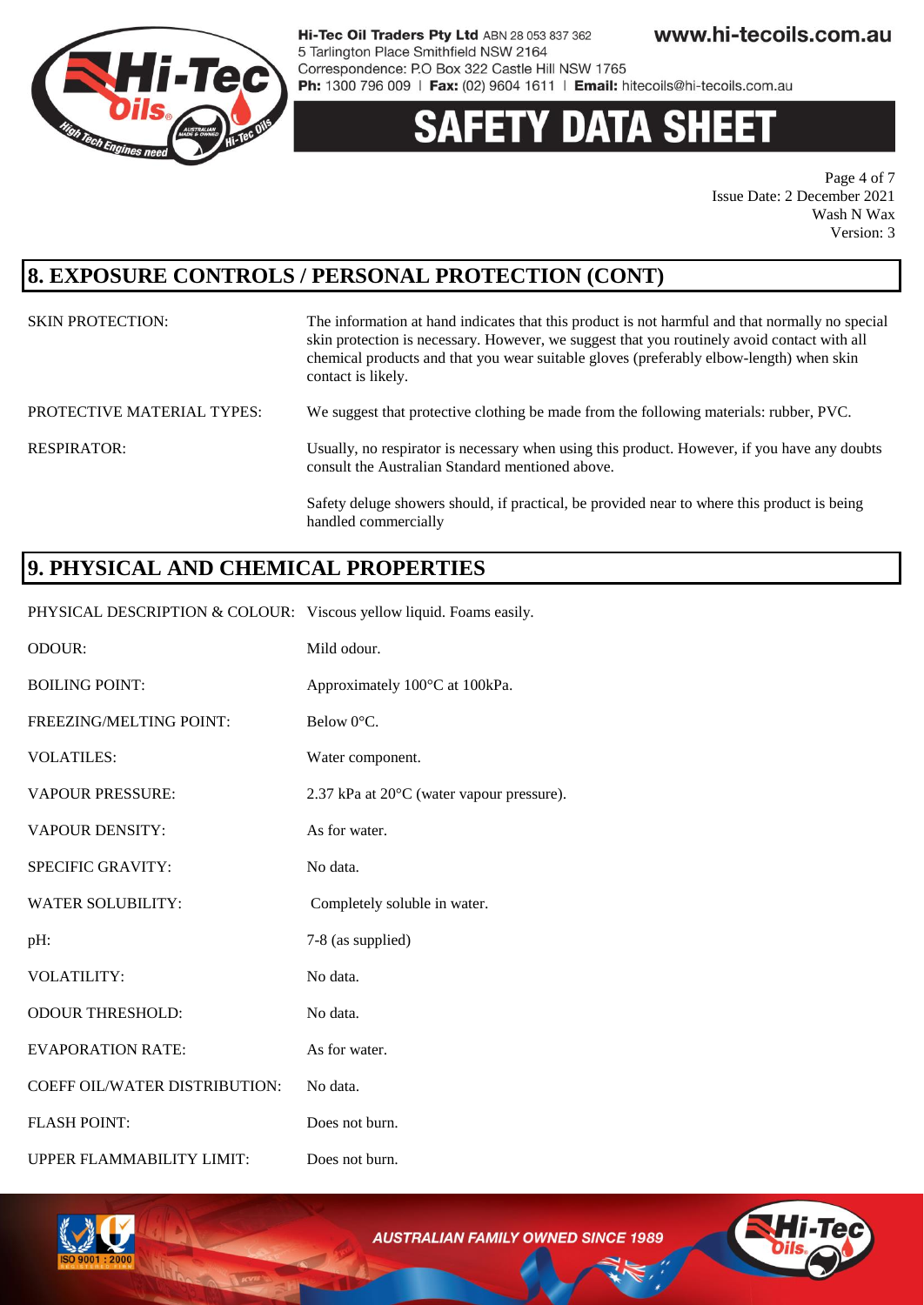

# Y DATA SH

Page 5 of 7 Issue Date: 2 December 2021 Wash N Wax Version: 3

### **9. PHYSICAL AND CHEMICAL PROPERTIES (CONT)**

LOWER FLAMMABILITY LIMIT: Does not burn.

AUTOIGNITION TEMPERATURE: Not applicable - does not burn.

#### **10. STABILITY AND REACTIVITY**

| <b>REACTIVITY:</b>          | This product is unlikely to react or decompose under normal storage conditions. However, if you have<br>any doubts, contact the supplier for advice on shelf life properties.                                                                                                                                                                                                                                                                                                                                                                                                                                                                                                      |
|-----------------------------|------------------------------------------------------------------------------------------------------------------------------------------------------------------------------------------------------------------------------------------------------------------------------------------------------------------------------------------------------------------------------------------------------------------------------------------------------------------------------------------------------------------------------------------------------------------------------------------------------------------------------------------------------------------------------------|
| <b>CONDITIONS TO AVOID:</b> | None known.                                                                                                                                                                                                                                                                                                                                                                                                                                                                                                                                                                                                                                                                        |
| INCOMPATIBILITIES:          | No particular Incompatibilities.                                                                                                                                                                                                                                                                                                                                                                                                                                                                                                                                                                                                                                                   |
| FIRE DECOMPOSITION:         | This product is likely to decompose only after heating to dryness, followed by further strong heating.<br>Combustion forms carbon dioxide, and if incomplete, carbon monoxide. Water is also formed. May<br>form nitrogen and its compounds, and under some circumstances, oxides of nitrogen. Occasionally<br>hydrogen cyanide gas in reducing atmospheres. May form oxides of sulfur (sulfur dioxide is a<br>respiratory hazard) and other sulfur compounds. Most will have a foul odour. Carbon monoxide<br>poisoning produces headache, weakness, nausea, dizziness, confusion, dimness of vision, disturbance of<br>judgment, and unconsciousness followed by coma and death. |
| POLYMERISATION:             | This product will not undergo polymerisation reactions.                                                                                                                                                                                                                                                                                                                                                                                                                                                                                                                                                                                                                            |

### **11. TOXICOLOGICAL INFORMATION**

TARGET ORGANS: There is no data to hand indicating any particular target organs.

### **12. ECOLOGICAL INFORMATION**

Insufficient data to be sure of status. Expected to not be an environmental hazard.

#### **13. DISPOSAL CONSIDERATIONS**

DISPOSAL: This product may be recycled if unused, or if it has not been contaminated so as to make it unsuitable for its intended use. If it has been contaminated, it may be possible to separate the contamination in some way. Only if neither of these options is suitable, consider landfill.



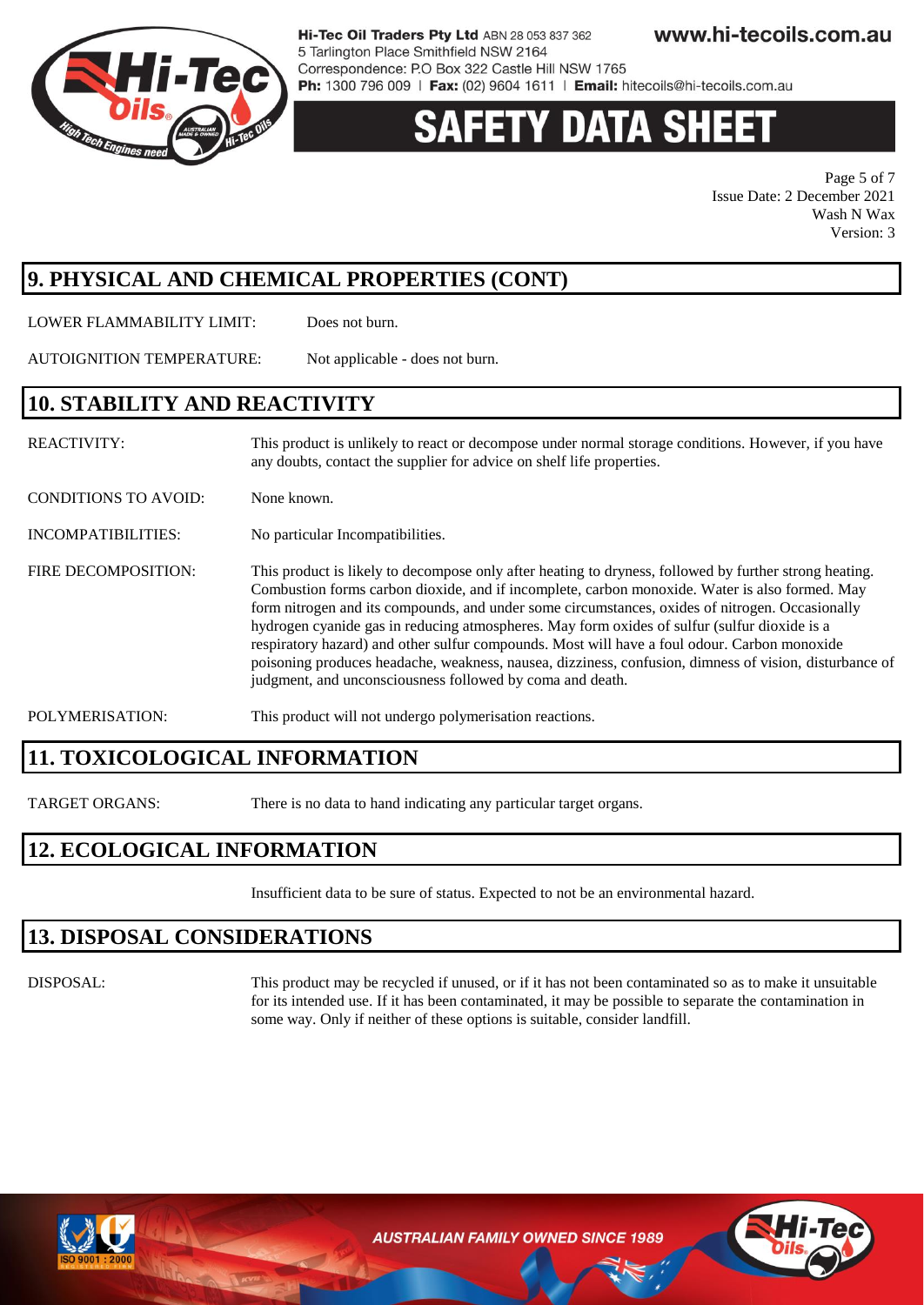

# **Y DATA SH**

Page 6 of 7 Issue Date: 2 December 2021 Wash N Wax Version: 3

### **14. TRANSPORT INFORMATION**

| ROAD & RAIL TRANSPORT:      | Not classified as a Dangerous Good according to the Australian Code for the       |
|-----------------------------|-----------------------------------------------------------------------------------|
| ADG REQUIREMENT             | Transport of Dangerous Goods by Road and Rail.                                    |
| <b>MARITIME TRANSPORT:</b>  | Not classified as a Dangerous Good according to the criteria of the International |
| <b>IMO/IMDG REQUIREMENT</b> | Maritime Dangerous Goods Code (IMDG Code) for transport by sea.                   |
| AIR TRANSPORT:              |                                                                                   |

ICAO/IATA REQUIREMENT Not classified as a Dangerous Good according to the criteria of the International Maritime Air Transport Association (IATA) Dangerous Goods Regulations for transport by air.

### **15. REGULATORY INFORMATION**

AICS: All of the significant ingredients in this formulation are compliant with NICNAS regulations.

#### **16. OTHER INFORMATION**

CONTACT PERSON/POINT: General Manager 1300 796 009

This information was prepared in good faith from the best information available at the time of issue. It is based on the present level of research and to this extent we believe it is accurate. However, no guarantee of accuracy is made or implied and since conditions of use are beyond our control, all information relevant to usage is offered without warranty. The manufacturer will not be held responsible for any unauthorised use of this information or for any modified or altered versions.

If you are an employer it is your duty to tell your employees, and any others that may be affected, of any hazards described in this sheet and of any precautions that should be taken.

Safety Data Sheets are updated frequently. Please ensure you have a current copy.

LITERATURE REFERENCES: \* NOHSC: 2011 National Code of Practice for the preparation of Material Safety Data Sheets.

- \* Safe Work Australia: 2016 Preparation of Safety Data Sheets for Hazardous Chemicals
	- \* NOHSC: 1008 Approved Criteria for Classifying Hazardous Substances.
	- \* NOHSC: 10005 List of Designated Hazardous Substances.
	- \* NOHSC: 1005 Control of Workplace Hazardous Substances, National Code of Practice.
	- \* NOHSC: 2007 Control of Workplace Hazardous Substances, National Code of Practice.

\* NOHSC: 1003 Exposure Standards for Atmospheric Contaminants in the Occupational Environment, National Exposure Standards.